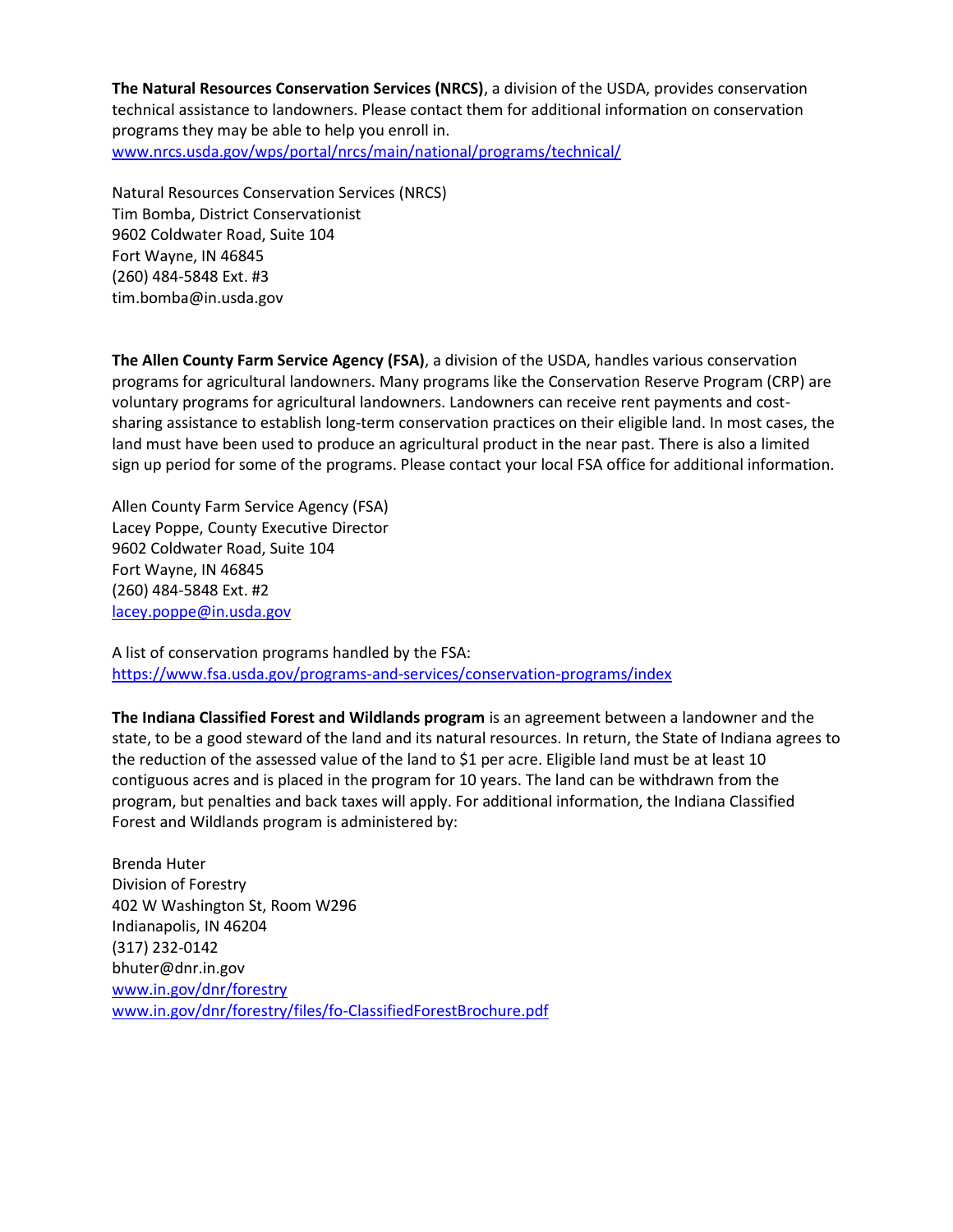**District State Foresters** are employed by the Indiana Department of Natural Resources to assist private landowners in the property management and utilization of Indiana's forest land. They also administer all the forestry incentive programs available to forest landowners in Indiana like the Indiana Classified Forest and Wildlands Program. The District State Forester serving Allen County is:

Quentin Beahrs 5400 E Salamonie Forest Rd Lagro, In 46941 (260) 782-0430 [qbeahrs@dnr.in.gov](mailto:qbeahrs@dnr.in.gov)

**Consulting foresters** are self-employed, contractual based foresters that are hired by landowners to write up timber management plans. They are commonly used when a landowner cannot qualify for a state classified program or does not want the restrictions placed on their property that those programs can sometimes incur.

Additional consulting foresters can be found at: [www.findindianaforester.org/find-a-forester/](http://www.findindianaforester.org/find-a-forester/) The Allen County Assessor's Office does not endorse any forester over another one.

You must enroll in an actual timber management plan, not just submit to our office a bill of sale for your timber. Please contact the Allen County Assessor's Office with any questions.

The nearest consulting foresters serving Allen County are:

Tom Crowe Crowe Forest Management, LLC 14707 Bobcat Court Leo, IN 46765 (260) 704-1655 [toms.trees@hotmail.com](mailto:toms.trees@hotmail.com)

Chris Egolf 3207 N 860 W Ligonier, IN 46767 (260) 856-2345 [cjegolf@kcaccess.com](mailto:cjegolf@kcaccess.com) Jacob Hougham Crowe Forest Management, LLC 6231 Running Brook Lane Fort Wayne, IN 46835 (765) 426-8954 [jhougham8@gmail.com](mailto:jhougham8@gmail.com)

Stewart Turner Turner Forestry, Inc 8464 County Road 950 East Upland, IN 46989 (765) 998-1161 [sturner@turnerforestry.com](mailto:sturner@turnerforestry.com) [www.turnerforestry.com](http://www.turnerforestry.com/)

**Industrial Foresters** are foresters employed by an industry for the procurement of timber and forest land. They can write up timber management plans as well.

Additional industrial foresters can be found at: [www.findindianaforester.org/find-a-forester/](http://www.findindianaforester.org/find-a-forester/) The Allen County Assessor's Office does not endorse any forester over another one.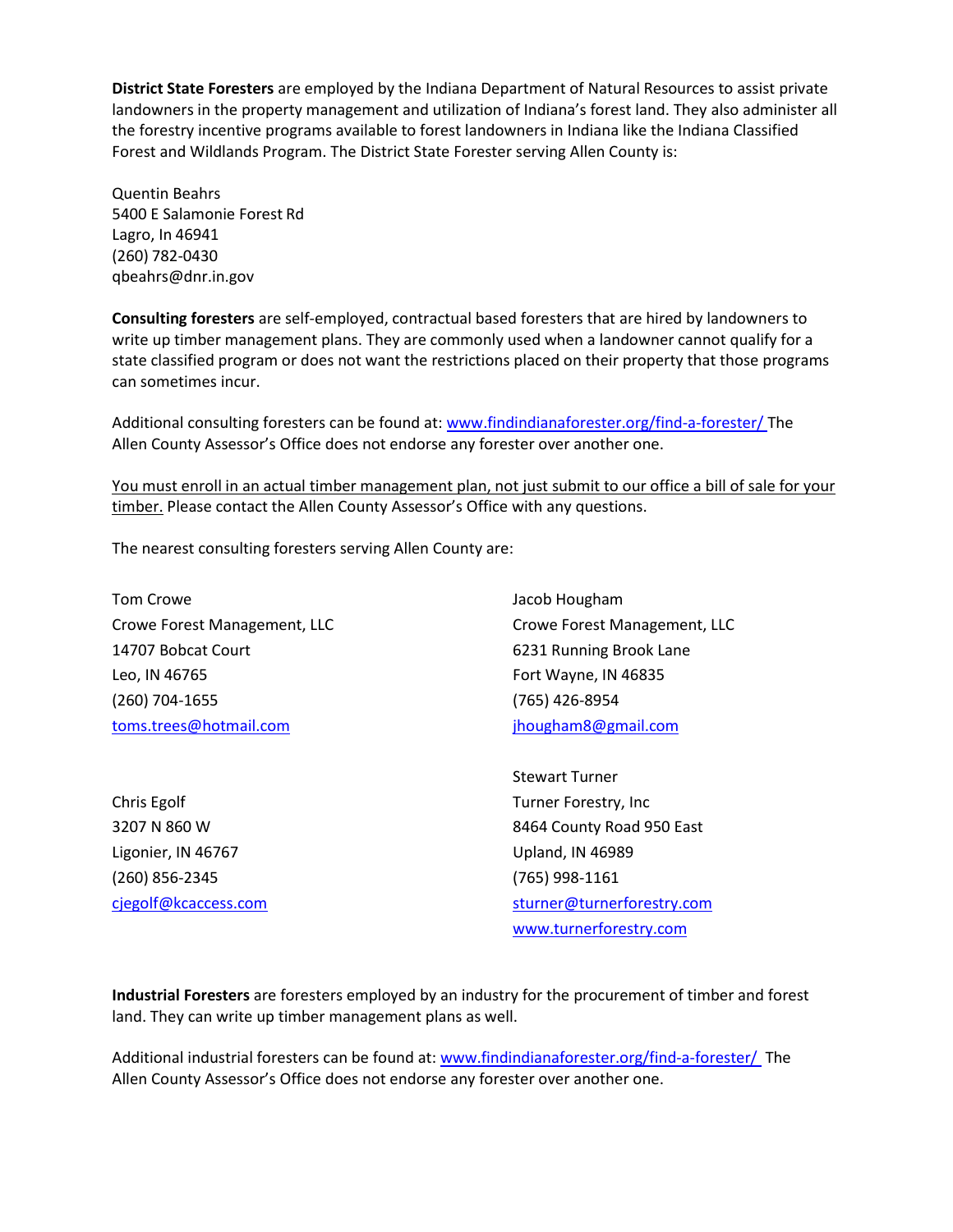You must enroll in an actual timber management plan, not just submit to our office a bill of sale for your timber. Please contact the Allen County Assessor's Office with any questions.

The nearest industrial foresters serving Allen County are:

Pike Lumber Company, Inc. 1695 N. Main St. Auburn, IN 46706 (260) 925-5132 [www.pikelumber.com](file:///C:/Users/mascaa/Documents/www.pikelumber.com)

Erick Nickerson [enickerson@pikelumber.com](mailto:enickerson@pikelumber.com)

Pike Lumber Company, Inc 719 Front St P.O. Box 247 Akron, IN 46910 (800) 356-4554 [www.pikelumber.com](file:///C:/Users/mascaa/Documents/www.pikelumber.com)

Mark Northa[m](mailto:mnortham@pikelumber.com) [mnortham@pikelumber.com](mailto:mnortham@pikelumber.com)

Thomas J Bauters II (T.J.) [tbauters@pikelumber.com](mailto:tbauters@pikelumber.com) 

Sean Anderson [sanderson@pikelumber.com](mailto:sanderson@pikelumber.com)

**The Purdue University Cooperative Extension Service** is one of the nation's largest providers of information and education concerning agriculture, natural resources and other areas of scientific research. The Cooperative Extension Service educators will assist you in contacting the appropriate person or agency administering the assistance programs best suited to your needs, since programs assisting landowners are implemented by a number of public and private organizations. <https://extension.purdue.edu/Allen>

Purdue University Cooperative Extension Service Allen County Office 4001 Crescent Ave Fort Wayne, IN 46815 (260) 481-6826 [allences@purdue.edu](mailto:allences@purdue.edu)

James Wolff Extension Educator – Agriculture/Natural Resources [jmwolff@purdue.edu](mailto:jmwolff@purdue.edu)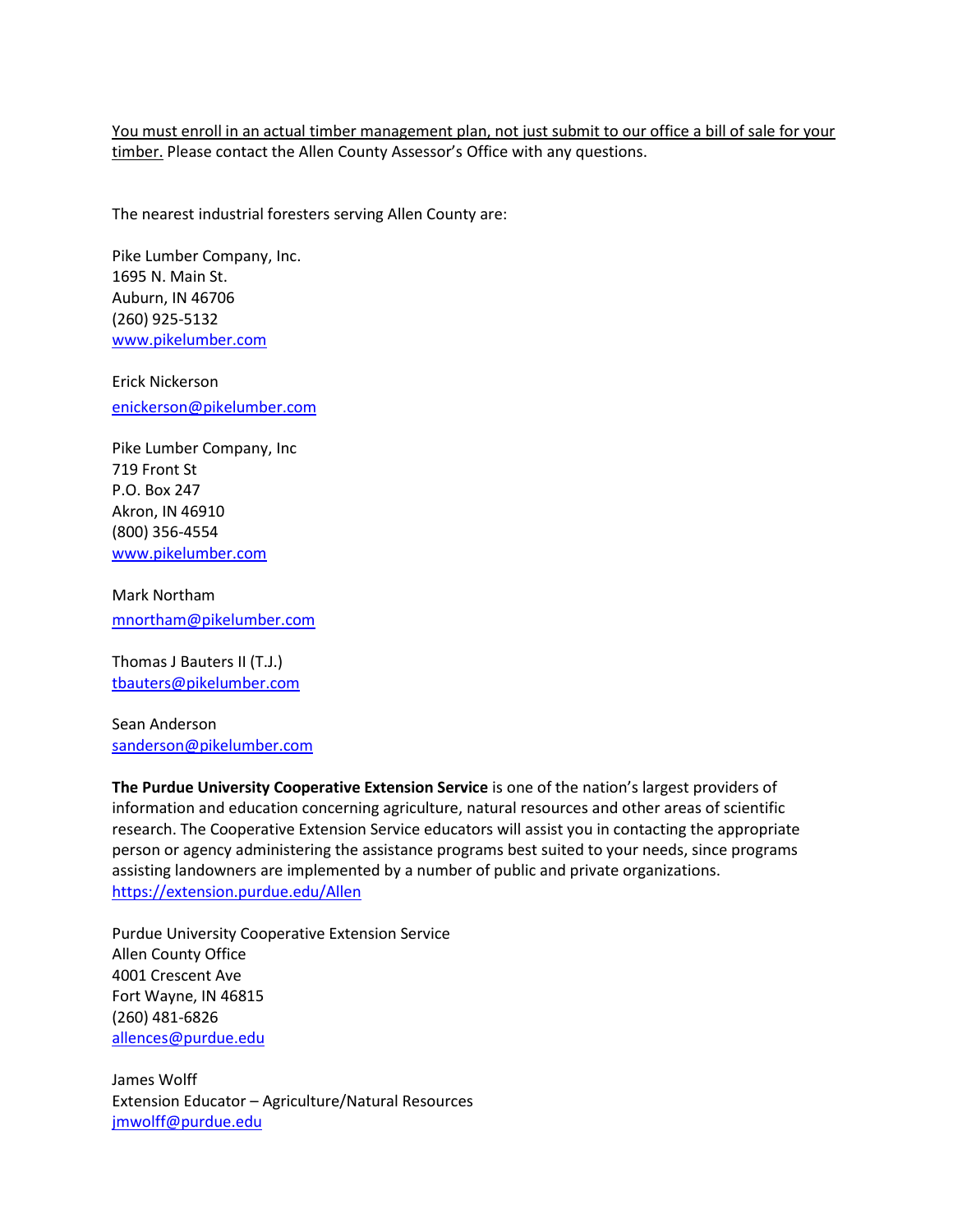**The Forestry and Wildlife Management Assistance Available to Indiana Landowners: Providers, Organizations, and Programs** document from Purdue University is a wealth of information pertaining to state and conservation resources in Indiana. [www.extension.purdue.edu/extmedia/FNR/FNR-87.pdf](http://www.extension.purdue.edu/extmedia/FNR/FNR-87.pdf)

**Acres Land Trust** exists to help protect our natural habitats and to teach others the value of keeping natural areas intact. They may be able to help you enroll in various conservation programs. [www.acreslandtrust.org](http://www.acreslandtrust.org/)

Acres Land Trust 1802 Chapman Rd Huntertown, IN 46748 (260) 637-2273

**Pheasants Forever and Quail Forever** is dedicated to the conservation of pheasants, quail and other wildlife through habitat improvements, public awareness, education and land management policies and programs. [www.pheasantsforever.org](http://pheasantsforever.org/)

[www.quailforever.org](http://www.quailforever.org/)

Indiana Pheasants Forever/Quail Forever Regional Biologist Ryan Owen [rowen@pheasantsforever.org](mailto:rowen@pheasantsforever.org)

Pheasants Forever Northeast Indiana, Chapter 182 PO Box 220 Spencerville, IN 46788 (260) 238-4344 [chp0182@pfofficers.org](mailto:chp0182@pfofficers.org) [www.nein182.org](http://www.nein182.org/)

Sharon Griewank – Northeast Indiana, Chapter 182 President (800) 496-8775

Quail Forever - Indiana Bobwhite Chapter 3032 Tim Canode (764) 206-0521 [Chp3032@pfofficers.org](mailto:Chp3032@pfofficers.org)

**The Indiana Forestry and Woodland Owners Association (IFWOA)** promotes good stewardship of Indiana woodlands and is an affiliate of the National Woodland Owners Association. They can help landowners that wish to better manage their woodlands. <http://www.ifwoa.org/>

**The Forest Stewardship Council's** mission is to promote environmentally sound, socially beneficial and economically prosperous management of the world's forests by helping to meet the current needs for forest products without compromising the health of the world's forests for future generations. They provide an active peer network and certification program.

[www.us.fsc.org/index.htm](https://us.fsc.org/index.htm)